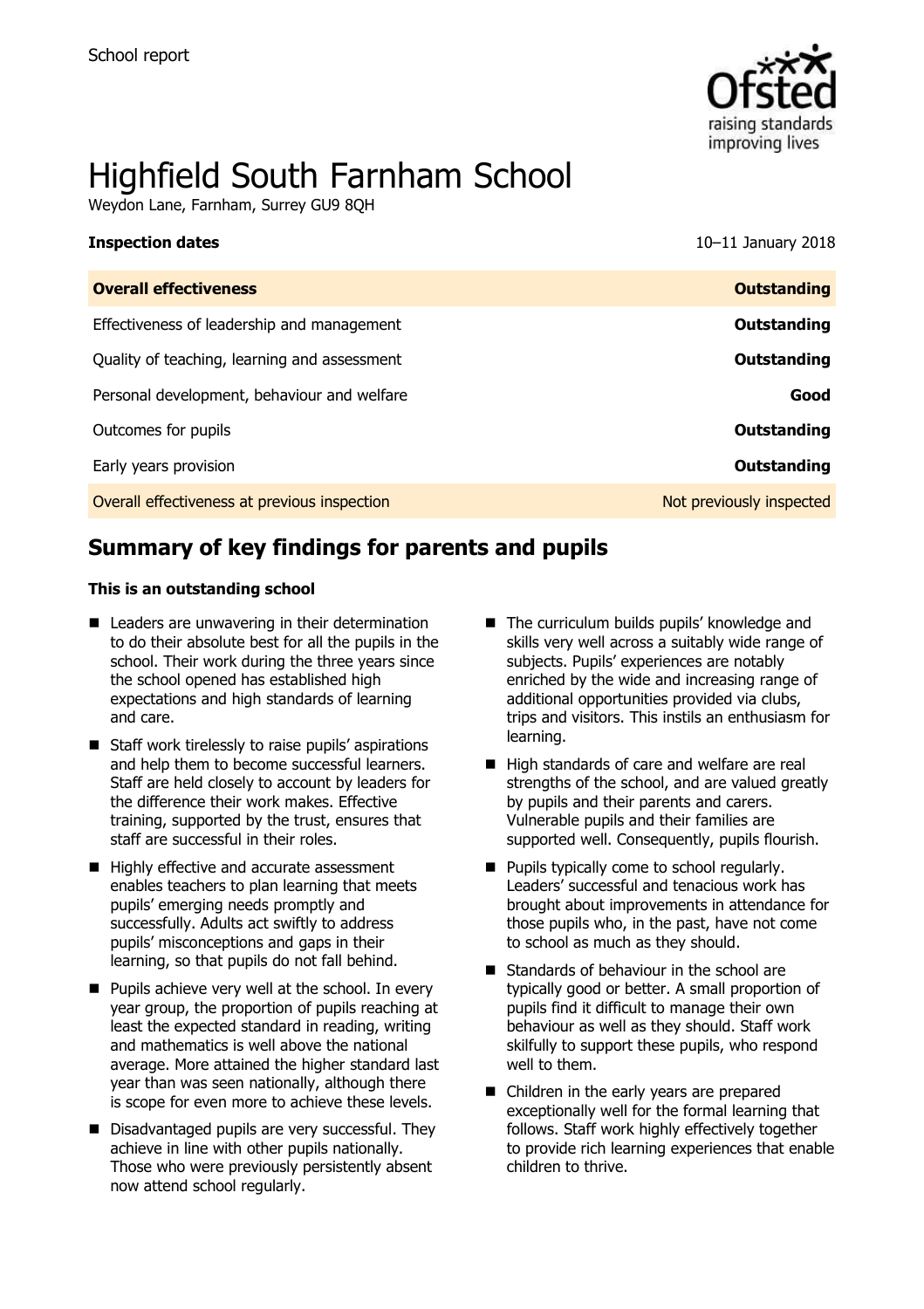

# **Full report**

### **What does the school need to do to improve further?**

- **Establish consistently impeccable standards of behaviour across the school, by helping** those pupils who do not currently manage their conduct independently to develop this aspect of their learning.
- Make sure that pupils' rapid progress is sustained, so that increasing proportions achieve higher standards than those expected for their age.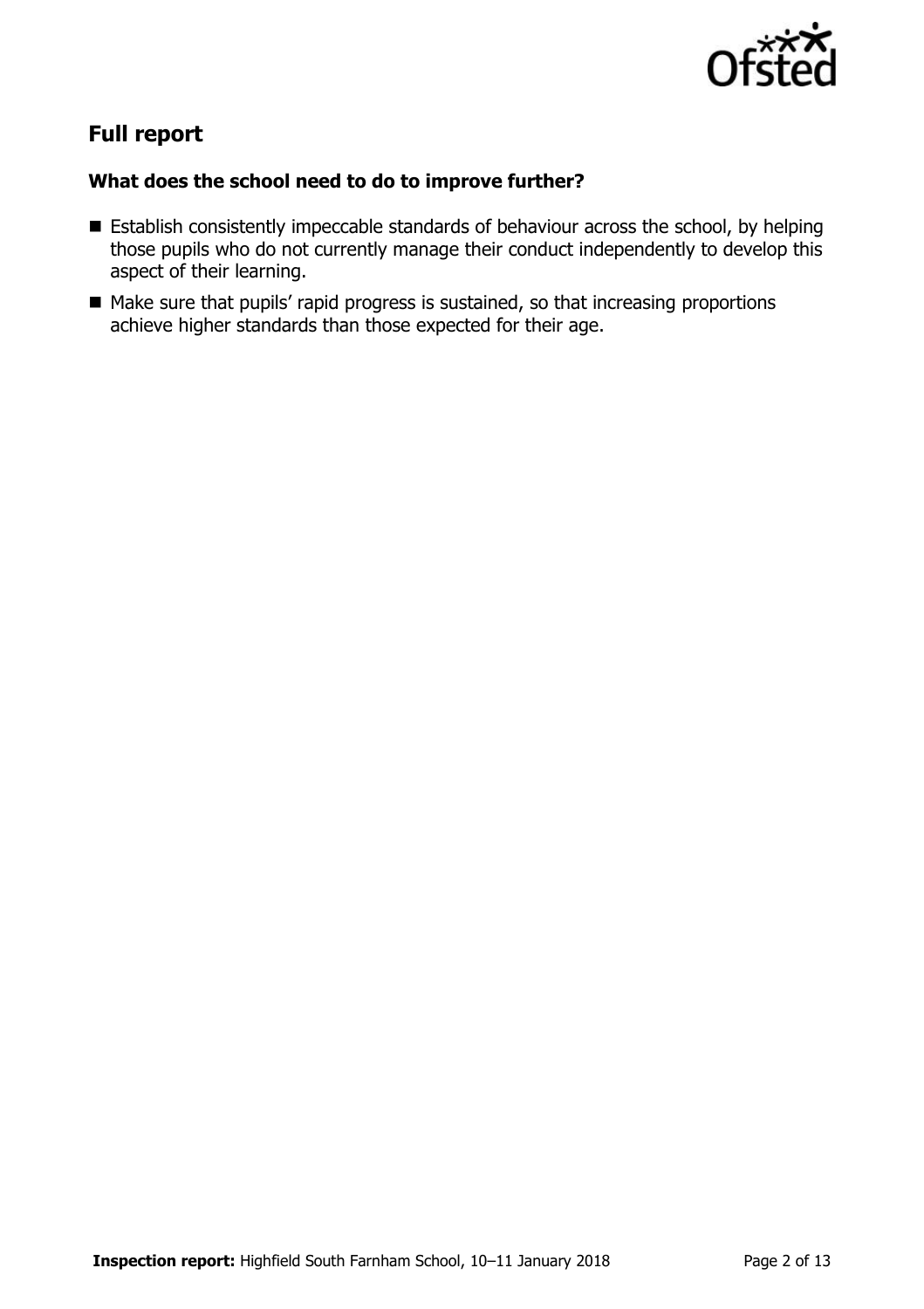

# **Inspection judgements**

#### **Effectiveness of leadership and management Constanding**

- The headteacher leads his school with visible passion and uncompromising ambition. He is determined for the school to contribute positively to the local community through providing the very best experience for pupils. His pragmatic approach unites staff in being absolutely committed to enabling all pupils to be safe, happy and successful.
- Staff across the school are highly effective in their roles. Their shared high expectations and aspirations drive their determination to prepare pupils successfully for their next steps in learning. Consequently, pupils are supported extremely well and make excellent progress, academically and holistically, throughout their time at the school.
- Leaders demonstrate a very clear focus on sustaining and developing the quality of teaching across the school. They make effective use of expertise from the trust and across other local schools to support their staff in developing their teaching and leadership skills. As a result, pupils experience and benefit from useful opportunities to achieve extremely well.
- Staff value greatly the training they receive, which helps them to develop as successful practitioners. Leaders encourage and expect staff to commit to their ongoing professional development, regardless of prior skill or experience, in a school that feels that its learning journey never ends. Access to useful and structured support from colleagues in school and across the trust links to the needs of individual staff as well as the developing needs of the school. The focus on working together is evident through feedback and minutes from regular staff meetings, where there is a constant focus on understanding how pupils learn, and on making the quality of teaching even better.
- Leaders at all levels hold staff closely to account for the difference their work is making to pupils' achievements. Leaders and governors use an appropriate range of activities to make careful checks on standards in the school and identify next steps for school improvement. Their work identifies development priorities accurately, both for the school as a whole and for individual members of staff. Improvement targets are clearly identified and explored through helpful conversations, although written records of these discussions are not always as sharp as they could be.
- Leaders use additional funding creatively and efficiently to support those pupils it is directed towards, as well as others who may benefit. The difference their work makes to pupils who attract the pupil premium is highly evident in these pupils' rapidly improving attendance and strong academic outcomes. Pupils who have special educational needs (SEN) and/or disabilities are supported similarly well.
- The curriculum is structured carefully to ensure that pupils receive a balanced and enriching experience that prepares them extremely well for secondary school. Teachers plan learning that builds pupils' wider skills and understanding across a broad range of subject areas, while reinforcing and developing their literacy and numeracy. Pupils take part in activities that are meaningful to them, such as writing with quills when learning about the Tudors. This brings learning to life and helps pupils to transfer their learning successfully from subject to subject.
- Leaders use additional sports premium funding very well to enhance pupils'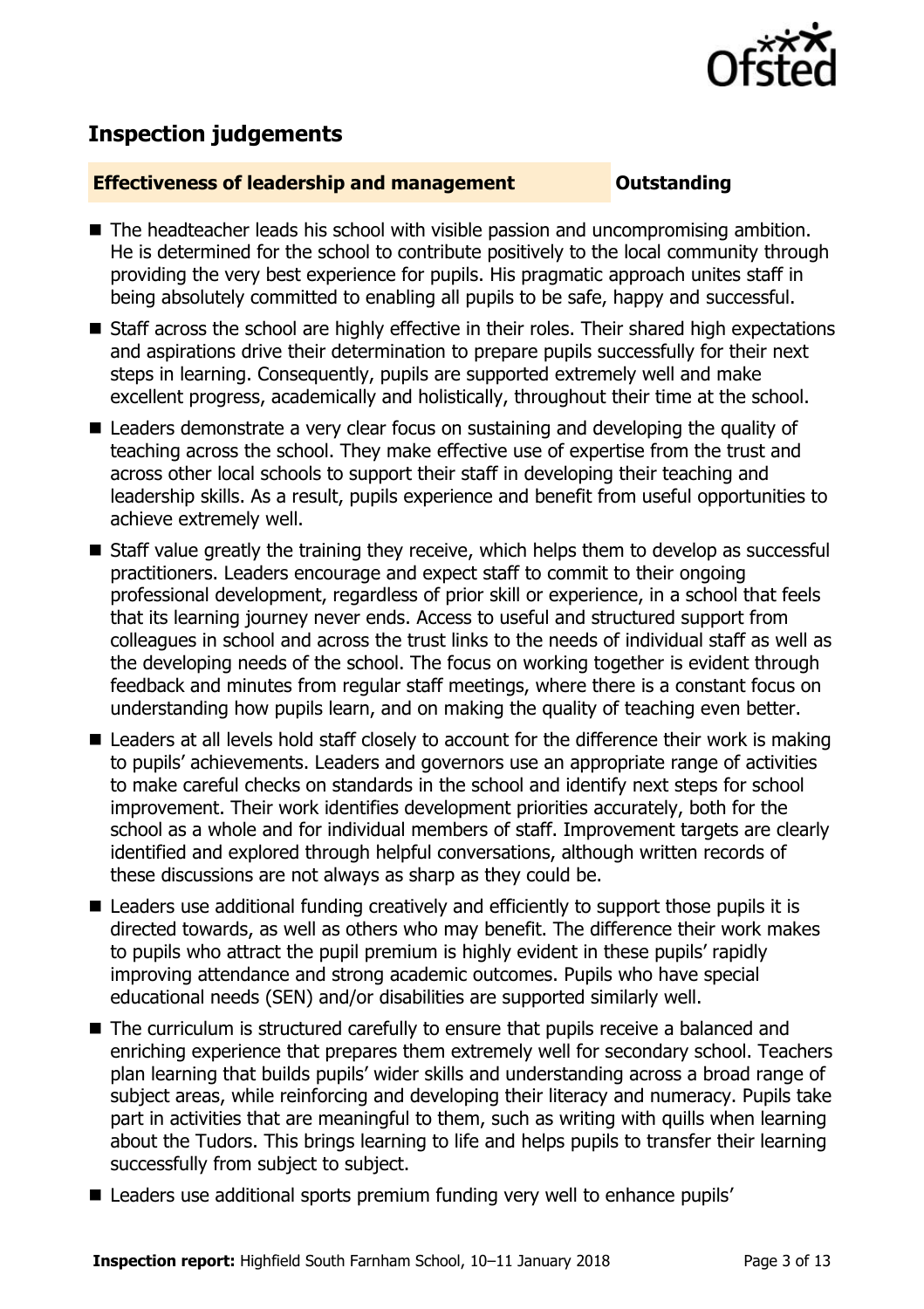

experiences in physical education lessons and to encourage healthy habits. Sustained investment in equipment and training for all staff leads to consistently effective teaching and learning across a wider range of sports than was accessible in the past. Pupils relish opportunities to participate increasingly in competitive sporting events, where they enjoy sharing the pride they have in their school and demonstrate their resilience when they are less successful.

- **Pupils benefit from a rich and increasingly diverse range of opportunities to learn** beyond the taught curriculum. Their spiritual, moral, social and cultural development is promoted throughout. Pupils have the opportunity to suggest particular clubs and activities that interest them, such as watercolour, yoga, and business enterprise clubs, which staff endeavour to put into place. Pupils say that they particularly enjoy the trips they participate in as part of their learning, such as visiting the Natural History Museum.
- **Pupils are encouraged strongly to take up their role as local and wider global citizens.** Leaders utilise every opportunity to expose pupils to experiences that teach them about the world around them. Pupils understand British values, such as democracy and tolerance, and demonstrate them in their actions, for example in their interactions with each other around the school and in the school council's work to represent the views of the pupil body as a whole.
- **Parents reflect very positively on their experiences of the school. They say that** standards have risen notably since the trust began working with the predecessor school. They recognise the dedication, skills and caring approach of all the adults in school, and how their children benefit from them. Their confidence in the school is demonstrated by a notable number of parents who have recently moved their children to Highfield from other schools, in order to better meet their needs.

### **Governance of the school**

- The governing body is capable and highly committed to raising standards for the benefit of pupils in the school. It works actively and closely with school leaders, to hold them effectively to account for the difference their work is making to pupils' experiences.
- Governors bring a useful range of skills and experience to their roles. They have clearly defined areas of focus, which enable them to make best use of their individual areas of expertise. They provide appropriate challenge to leaders about standards in the school, visiting often to test out what leaders tell them.
- Governors understand and carry out their safeguarding duties effectively. They check regularly to make sure systems and processes are fit for purpose. A governor meets regularly with the deputy headteacher to maintain a clear overview of relevant safeguarding issues, sharing pertinent and appropriate feedback with the wider governing body to ensure that governors are suitably informed.

### **Safeguarding**

- $\blacksquare$  The arrangements for safeguarding are effective.
- Keeping pupils safe is the primary concern of all staff. They know individual pupils and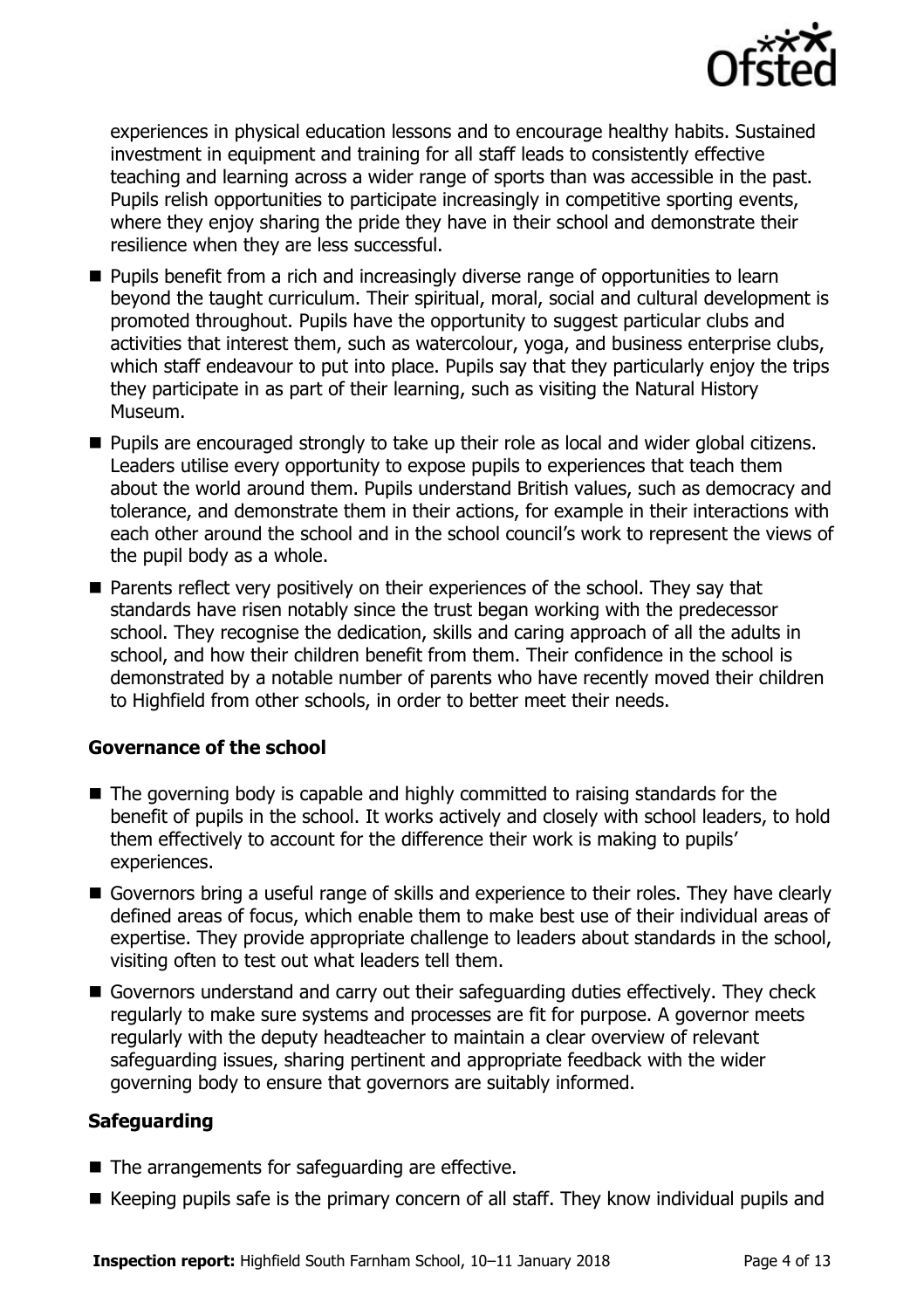

their families very well, and understand important factors that may impact on their welfare. The home–school link worker provides a highly effective connection between pupils, families and staff, which enables everyone to work together successfully for the benefit of the pupils.

- Leaders carry out suitably rigorous checks on any adult coming into school. They keep careful records and ensure that appropriate training is given, supported by useful policies that are readily accessible. Consequently, staff understand their safeguarding responsibilities and carry them out diligently. This promotes the strong culture of safeguarding that is evident across the school.
- Where an individual pupil's circumstances make them vulnerable, effective systems ensure that this information is shared promptly with those who need to act on it. Leaders work closely with a range of experts from beyond the school in order to provide appropriate support to pupils and their families. Their actions are well thought out and pupils feel safe and well cared for as a result.

### **Quality of teaching, learning and assessment Outstanding**

- **Pupils learn very well over time because leaders' carefully thought out approach to** planning and assessment across the school enables teachers to meet pupils' emerging needs promptly and successfully.
- In lessons, pupils enjoy their learning and participate with enthusiasm. Older pupils typically demonstrate particularly positive attitudes, working diligently to apply their knowledge and develop their skills. Teachers are skilful at refocusing those pupils who occasionally lose sight of the purpose of the learning activities they are engaging in.
- Teachers adopt a school-wide approach to planning that considers carefully how to build and deepen learning over time. For example, in mathematics basic functions are secured at age-appropriate levels then learning is deepened through pupils applying what they know in increasingly abstract ways to solve problems and use their reasoning skills. This helps pupils to be challenged appropriately to achieve high standards and make good progress.
- Teachers know pupils very well, and check their understanding regularly and frequently. They identify accurately and quickly whether pupils have secured learning at the highest possible level. This enables additional teaching and support to be deployed promptly and precisely where it is needed. Pupils are keen to engage with this extra support, and recognise how it helps them to learn. Consequently, pupils acquire solid foundations for their learning, which they build on confidently and effectively over time.
- **Pupils acquire phonics skills well because of the high-quality teaching they experience,** starting in the early years. Pupils look forward to these sessions, understand the routines that help them learn, and really enjoy participating. Rapid learning in early years develops seamlessly into focused groups in Year 1 that cater for pupils' different needs, and are delivered effectively by staff using their secure subject knowledge. As a result, pupils' phonics skills are well embedded by the end of key stage 1.
- **Pupils benefit from regular opportunities to improve their previous work. For example,** in English pupils routinely revisit their writing to embed the technical skills they are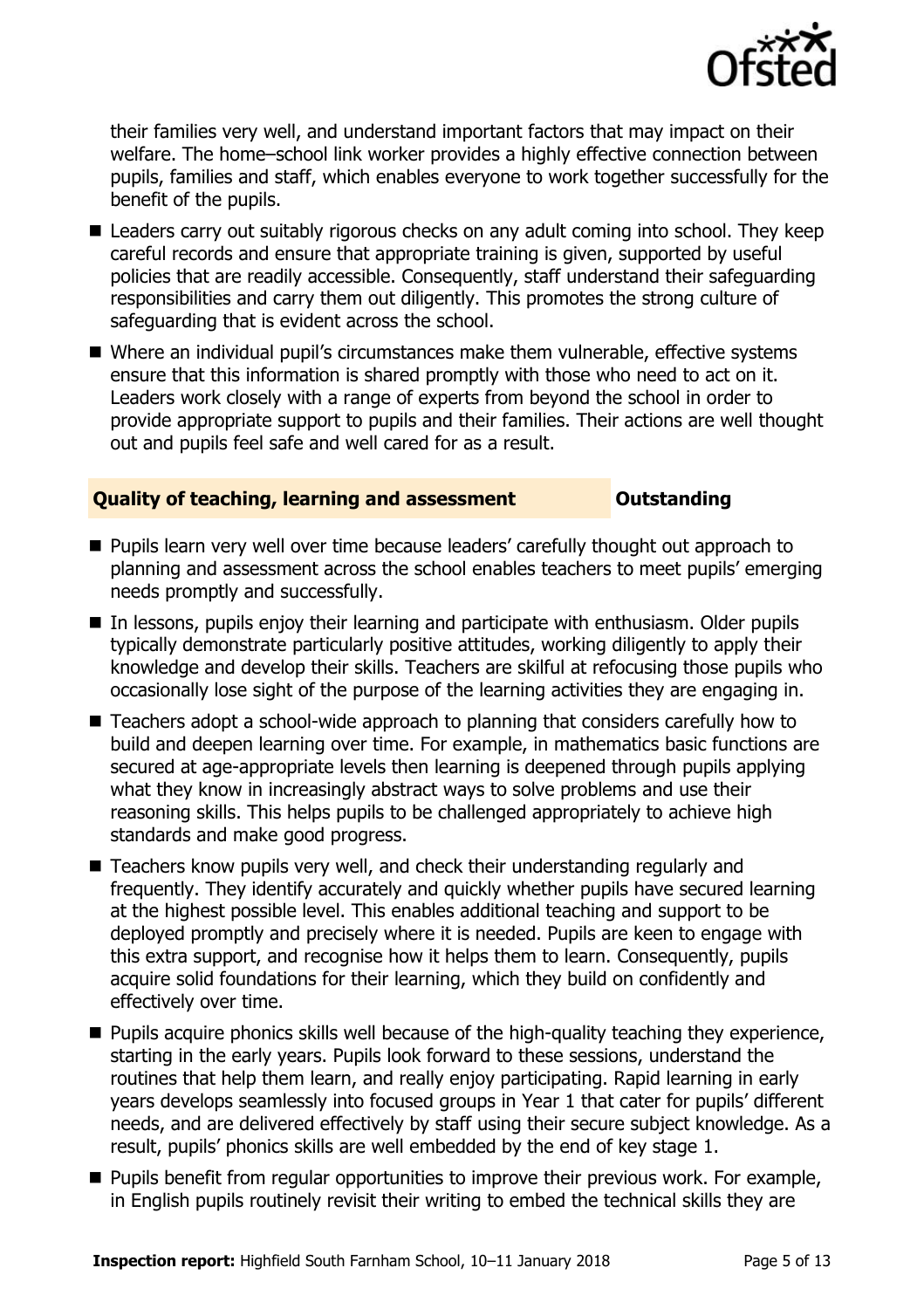

developing. This results in pupils making good progress and producing high-quality work over time.

### **Personal development, behaviour and welfare Good**

#### **Personal development and welfare**

- The school's work to promote pupils' personal development and welfare is outstanding.
- **Pupils have highly positive working relationships with staff who, they recognise, have** their best interests at heart. Staff work sensitively with pupils whose needs are more complex than others, helping them to engage positively in the life of the school. This contributes effectively to the community ethos that has developed in the school.
- **Pupils typically feel very safe and well cared for. They understand who will help them** with any worries or challenges that they may have. Staff clearly care very deeply about pupils, while not compromising their high expectations. Pupils recognise their school as a place where people are kind.
- **Pupils welcome opportunities to widen their horizons about the world around them, for** example by meeting visitors from the local community. They flourish as a result of a wide and increasing range of opportunities to contribute to and participate in local events such as the Farnham Carnival. This builds their confidence and helps them to become effective citizens.
- **Pupils learn how to keep themselves healthy and safe in an age-appropriate way. Their** understanding of the difference between friendship worries and bullying is sophisticated for their age. They report that bullying happens infrequently, and that staff act promptly to address any issues that arise.
- A small number of pupils who attend the 'Search' nurture group are extremely well provided for. Leaders work with experts from beyond the school to ensure that this provision appropriately meets the needs of pupils who attend it. Close and rigorous liaison between staff at Highfield and 'Search' ensures that pupils are kept safe and are able to reintegrate smoothly back into full-time attendance at school, where this most appropriately meets their needs.

### **Behaviour**

- $\blacksquare$  The behaviour of pupils is good.
- $\blacksquare$  Pupils typically behave well during lessons and when moving around the school site. Most demonstrate very good conduct, including at playtime and during assembly. Adults offer timely and effective reminders to the small proportion who find it more challenging to manage their own behaviour, and these pupils respond very well.
- Leaders' effective work has led to notable improvements for some pupils who did not attend school often enough in the past, including some who are disadvantaged and/or have SEN and/or disabilities. Pupils' attendance is now in line with national figures and continues to improve. The proportion of disadvantaged pupils who are persistently absent has declined markedly because of leaders' determined support of and appropriate challenge of families. Where attendance remains too low, leaders are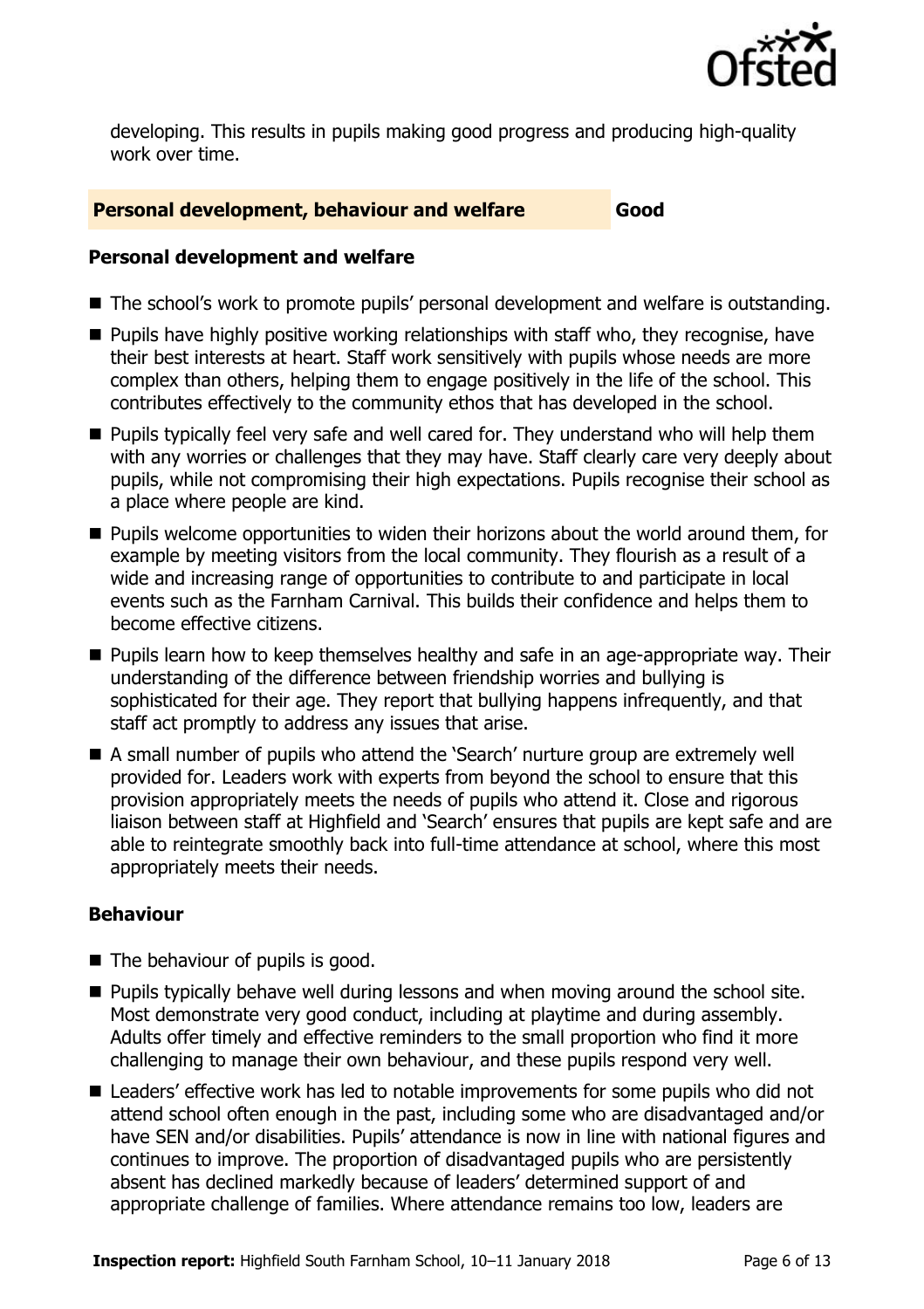

sensitive to the context but retain their high expectations for pupils to come to school regularly.

A very small proportion of pupils, staff and parents expressed concern that some pupils do not behave as well as they should during learning time. They describe behaviour on the playground as sometimes being overly boisterous. While these pupils respond readily to adults' reminders about their conduct, some do not routinely demonstrate sufficient self-discipline to manage their own behaviour consistently well.

#### **Outcomes for pupils Outstanding**

- When pupils join the school in the early years, their prior learning and development is broadly typical for their age. Published performance measures show that, over a sustained period, outcomes in phonics and at the end of key stage 1 and key stage 2 are well above national figures. This highlights the excellent progress that pupils make throughout their time at the school.
- The progress made over the course of key stage 2 by pupils in Year 6 in 2017 was in the top 10% nationally. The proportion who achieved at least the expected standard in reading, writing and mathematics was well above the national average. The percentage of pupils achieving a higher standard of learning was similarly high, being double the national average in reading and mathematics, and in line with national figures for writing.
- $\blacksquare$  Pupils attain similarly well across key stage 1. Although the proportion of pupils achieving the phonics screening check standard by the end of Year 1 in 2017 declined slightly from the previous year, it is consistently above the national average, and almost all pupils achieve the required standard by the end of Year 2. Equally, aboveaverage percentages of pupils finished key stage 1 working at or above the expected standard for their age.
- Leaders' performance information shows pupils currently in the school to be achieving just as well as they have in the recent past. In every year group, much higher proportions of pupils are achieving at least the expected standard in reading, writing and mathematics than is seen nationally. This is reflected in the high quality of pupils' written work, in particular, which shows pupils writing creatively and with high levels of sophistication and technical accuracy. Leaders check carefully that teachers' judgements about pupils' attainment are accurate, by moderating regularly with other schools across the trust and in the local area.
- Disadvantaged pupils achieve very well across subjects. They typically attain at least in line with other pupils nationally in reading, writing and mathematics, and are catching up with other pupils in school. Pupils who have SEN and/or disabilities make similarly strong progress. This demonstrates how effectively leaders use additional funding to support their needs.
- The knowledge, skills and understanding that pupils secure by the time they leave the school at the end of Year 6 prepare them very well for their future learning. Leaders describe proudly the positive feedback from their neighbouring secondary school about how pupils are increasingly well equipped to access the key stage 3 curriculum. This is because of their secure reading, writing, mathematical and communication skills, as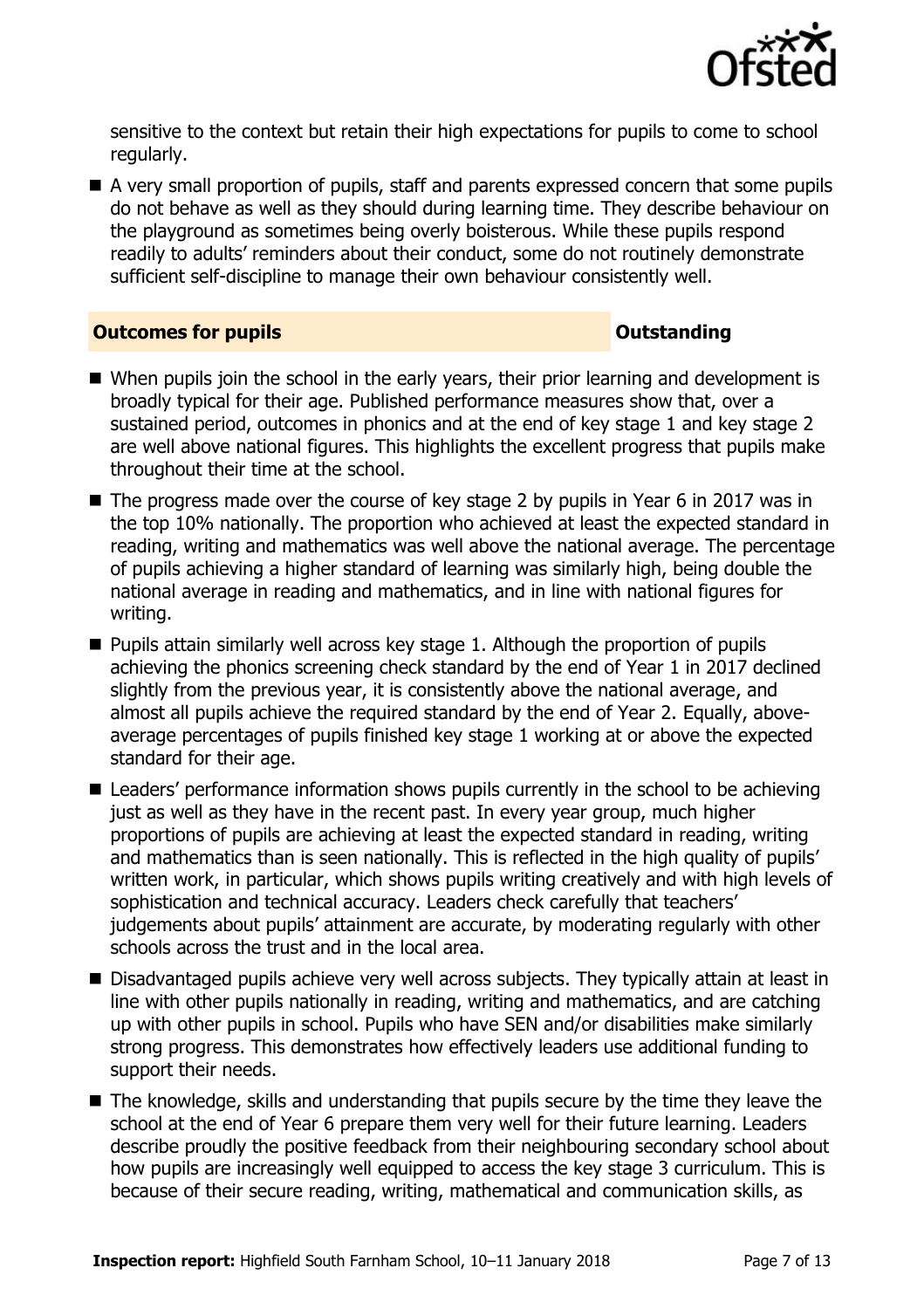

well as their study habits.

■ Leaders recognise that, as standards rise lower down the school, it will be important to maintain pupils' current strong progress throughout their time at the school. As a result, the proportion of pupils who achieve above the standard expected for their age would be expected to increase further. Although the percentage of pupils currently deemed to be working at the higher standard is lower than was the case by the end of the last academic year, this reflects being only part way through the academic year. Pupils' work demonstrates secure and rapid progress since the start of the year, but leaders will need to maintain a careful focus to ensure that rates of progress are sustained.

#### **Early years provision CONSISTER SERVISION**

- $\blacksquare$  Children in the early years provision are extremely well prepared for key stage 1 learning. This is because of their consistently high-quality experience during both Nursery and the Reception Year.
- Leaders across the early years provision are knowledgeable and capable. They work together to ensure a consistent approach across Nursery and the Reception Year. Leaders check regularly to make sure standards remain high. They identify accurate priorities for ongoing development, supported practically by investment from the trust. They ensure that legal requirements are fulfilled and that arrangements to keep children safe are equally as effective as in the rest of the school.
- On arrival at the school, staff assess children's prior learning rigorously and accurately. This enables staff to identify the children's range of needs very effectively. Staff work well together, and the thoughtful and well-planned learning opportunities they put in place stimulate children to make rapid progress.
- Children engage incredibly well with their learning. They show themselves to be happy, confident and highly cooperative with each other. This was evident during a visit to the Nursery, where children waited patiently for their turn in the soft play area. Two children were seen discussing a toy they each wanted to play with, and kindly agreeing to share it without the need for an adult to guide them.
- Adults' interactions with children are consistently effective in developing learning. Adults ask thoughtful questions that encourage the children to explore the world around them and deepen their understanding. Their actions do not constrain the children's thinking. Adults step back when appropriate to do so, to let the children think for themselves. This helps children to make rapid progress across all the areas of early years learning.
- The learning environment is bright, safe and highly stimulating. Inside and outside spaces are attractive, well-resourced and purposeful. This encourages children to develop their independence through self-directed play, as well as engaging in adult-led activities. For example, during the inspection children in the Reception Year were seen riding bikes and scooters, then putting on protective equipment and using the 'car wash' to clean them afterwards.
- Children benefit from useful opportunities to engage in more formal preparation for key stage 1. Phonics teaching is highly effective, and leads to children having a securely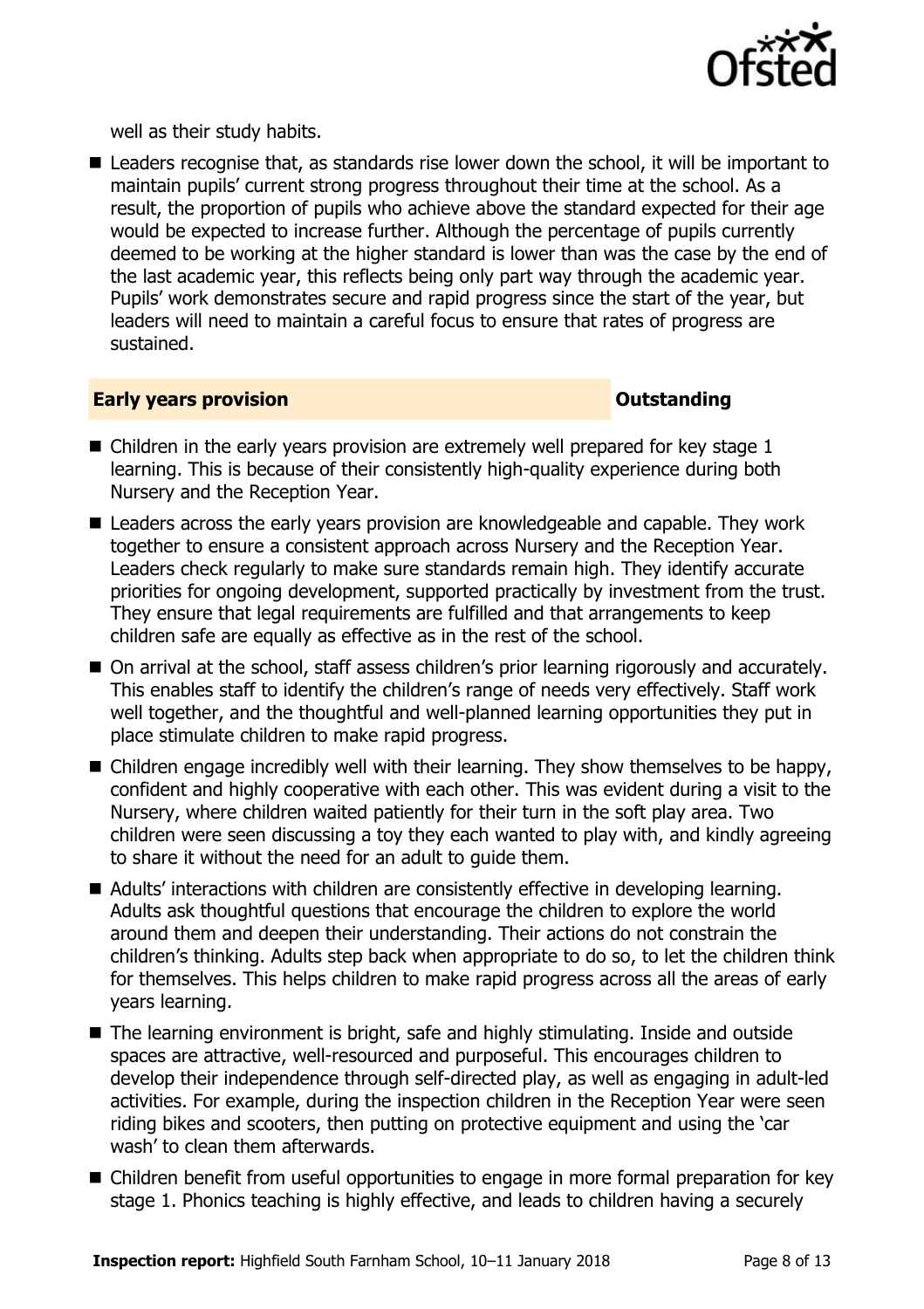

age-appropriate understanding of letters and sounds. This supports them during guided writing opportunities, where they sound out how to spell words such as 'swim'.

■ Children achieve well by the end of the early years. The proportion who achieve a good level of development is increasing year on year, and is well above the national average. Where variation in achievement has been seen in the past, such as between boys and girls, leaders have taken appropriate action to address and help those who are behind to catch up.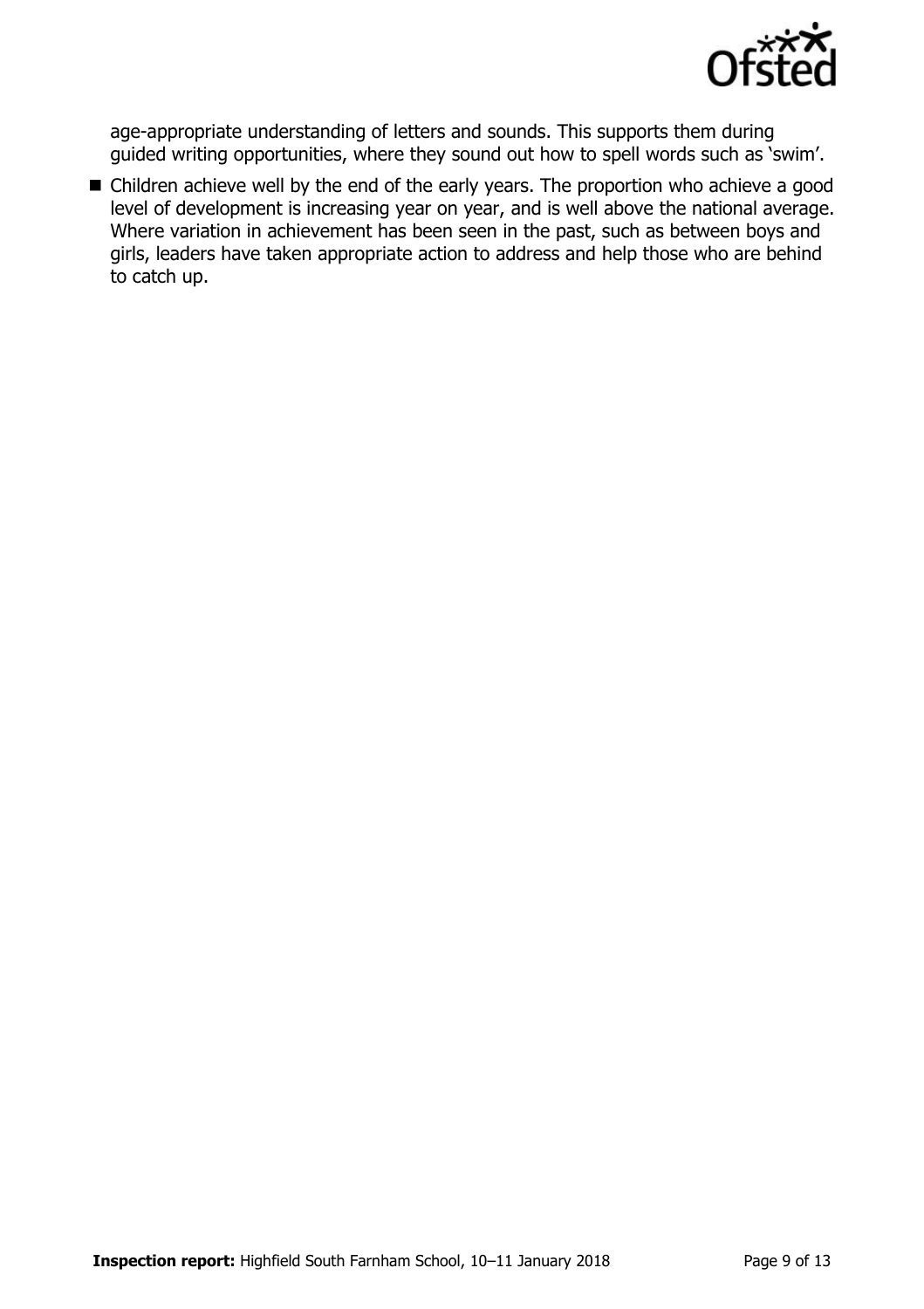

# **School details**

| Unique reference number | 141667   |
|-------------------------|----------|
| Local authority         | Surrey   |
| Inspection number       | 10040904 |

This inspection of the school was carried out under section 5 of the Education Act 2005.

| Type of school                      | Primary                        |
|-------------------------------------|--------------------------------|
| School category                     | Academy sponsor-led            |
| Age range of pupils                 | 3 to 11                        |
| <b>Gender of pupils</b>             | Mixed                          |
| Number of pupils on the school roll | 265                            |
| Appropriate authority               | Board of trustees              |
| Chair                               | Mr John Reyersbach             |
| <b>Headteacher</b>                  | Mr Gregory West                |
| Telephone number                    | 01252 721079                   |
| Website                             | www.highfield-sf.surrey.sch.uk |
| <b>Email address</b>                | info.highfield@sfet.org.uk     |
| Date of previous inspection         | Not previously inspected       |

### **Information about this school**

- Highfield South Farnham School is a sponsor-led academy. It opened in February 2015, when the predecessor school closed. It includes a Nursery which accommodates children aged three and above in a separate building on the school site. It is currently a one-form entry school, although there are two classes in Years 1 and 6.
- The school is part of the South Farnham Educational Trust (SFET), which is a multiacademy trust. Leaders work closely with colleagues across the trust to support ongoing development and school improvement. The trust delegates general responsibility for the running of the school to a local governing body.
- Most pupils are of White British origin. A lower-than-average proportion are believed to speak English as an additional language. Approximately a third of pupils have been eligible for free school meals at some point over the past six years.
- More than a quarter of pupils receive support for a special educational need, which is double the national average. The proportion of pupils with a statement of special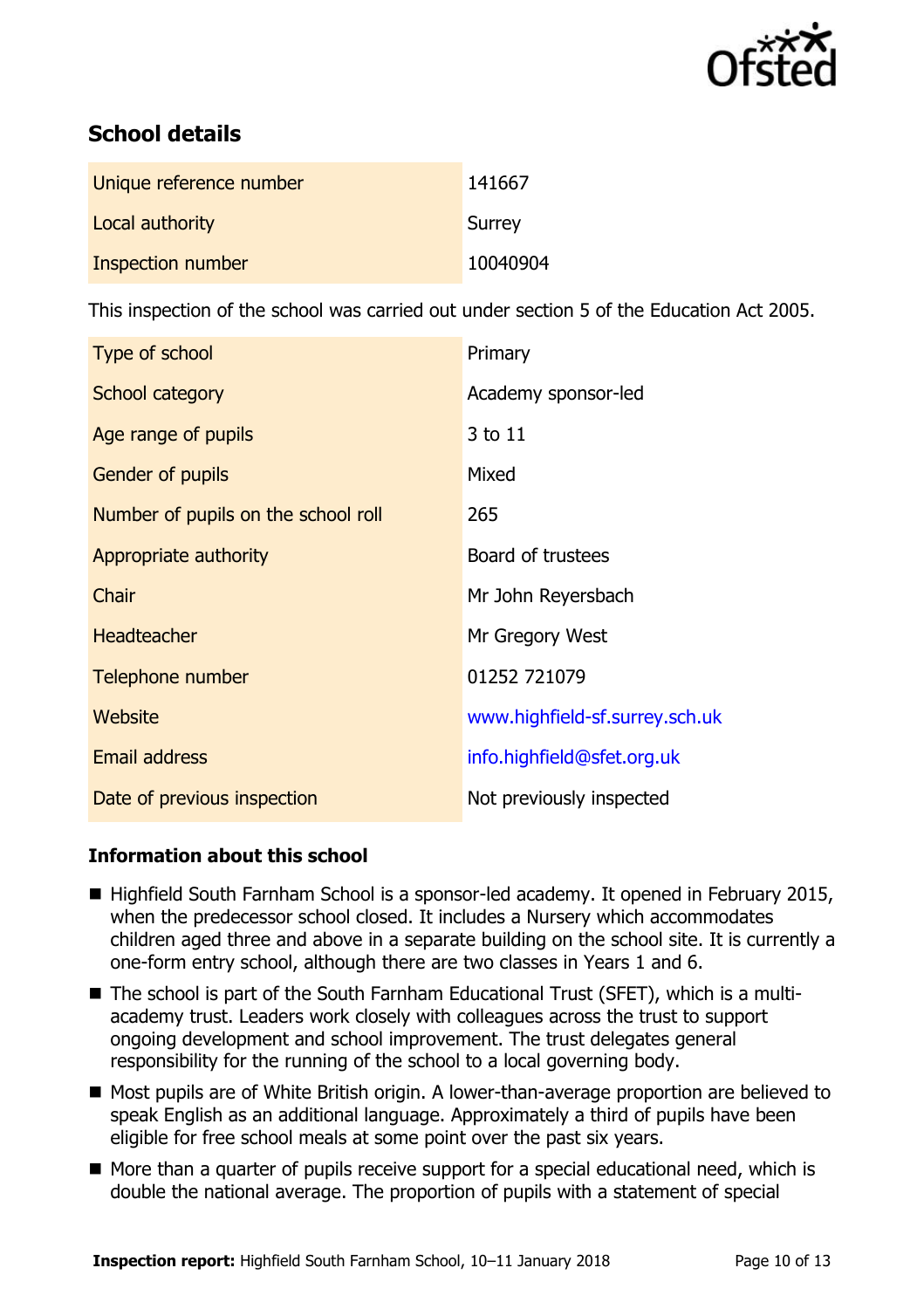

educational needs and/or an education, health and care plan is broadly in line with the national average, although a number of other pupils currently have applications which are pending.

- A very small number of pupils receive additional support by attending the 'Search' nurture group at St Paul's CofE Infant School on a part-time basis.
- The school meets the current government floor standards for what pupils are expected to achieve by the end of key stage 2.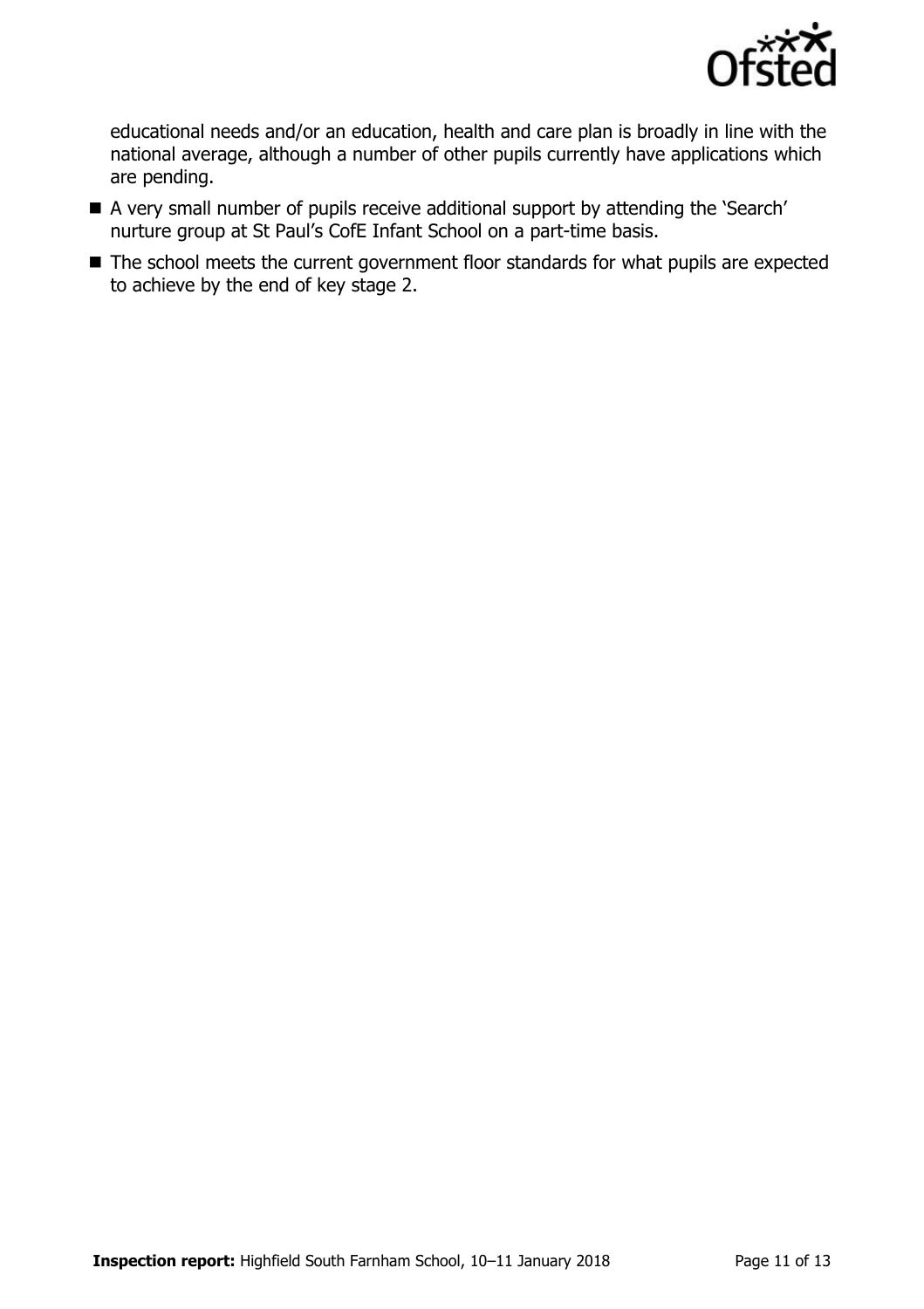

## **Information about this inspection**

- Inspectors visited all classes at least once to observe learning, look at books and talk to pupils about their work. Some of these visits were carried out with the trust's chief executive officer. Inspectors also worked with the school's English and mathematics leaders to scrutinise a sample of work from pupils in Years 1 and 5.
- Inspectors met with the headteacher, trust representatives, groups of school leaders, staff, pupils and governors to discuss a range of issues. They also spoke informally to parents at the start of the inspection, and to pupils at playtime.
- **Inspectors reviewed a wide range of relevant documentation provided by the school** and available on the school website. This included curriculum planning; teaching and learning records; overviews of pupils' performance, attendance and behaviour; and a number of pertinent policies.
- In gathering a wide range of views about the school's effectiveness, inspectors took into account survey responses from 24 pupils and 20 members of staff. They also considered 58 responses to the Parent View online questionnaire, including 58 free-text responses, and two letters and an email received from parents.

#### **Inspection team**

| Kathryn Moles, lead inspector | Her Majesty's Inspector |
|-------------------------------|-------------------------|
| Debra Anderson                | <b>Ofsted Inspector</b> |
| <b>Timothy Rome</b>           | <b>Ofsted Inspector</b> |